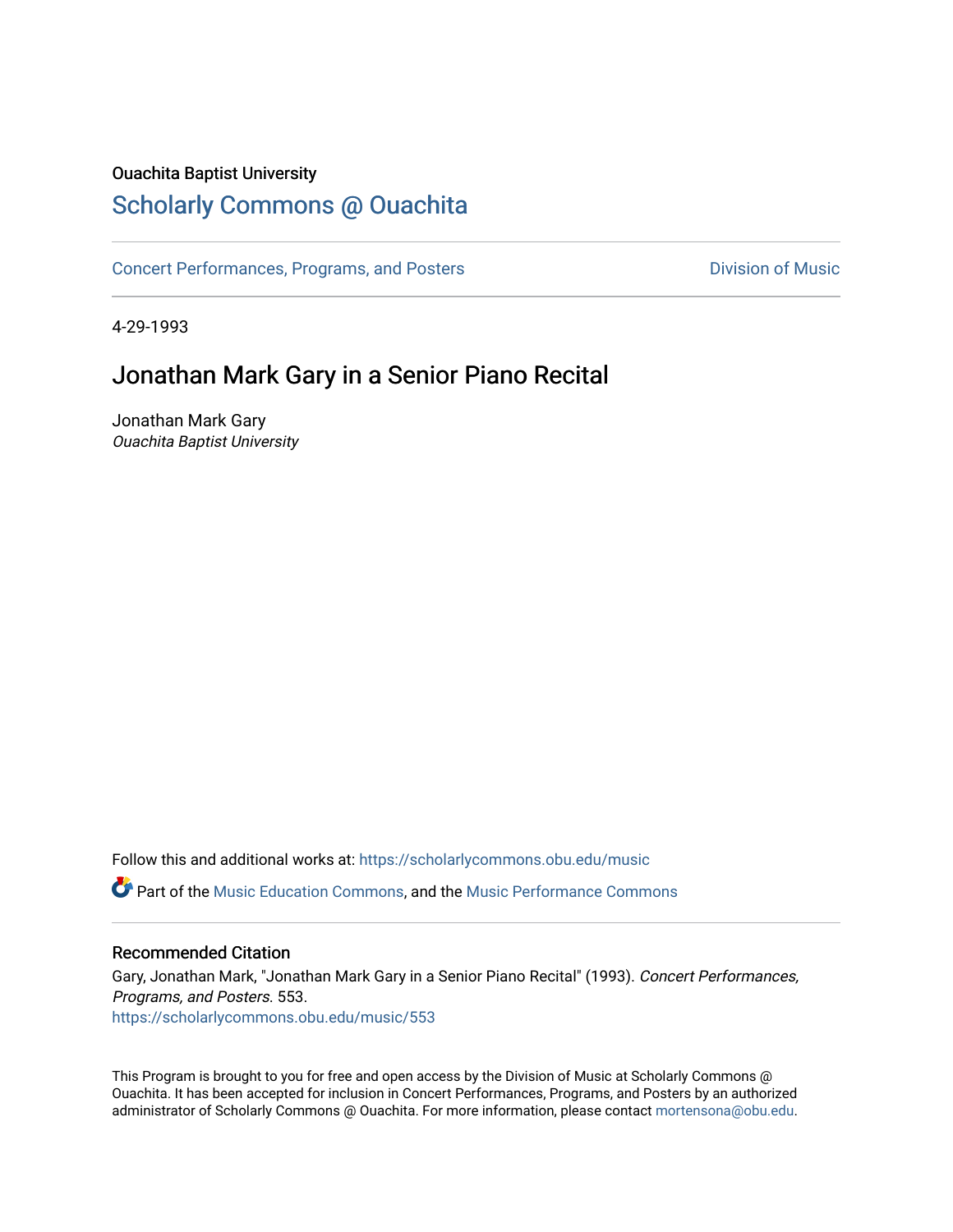$\mathcal{M}$ r. Gary is presenting this recital in partial fulfillment of the requirements for the Bachelor of Music degree in piano performance. He is a student of Dr. William Trantham.

You are cordially invited to attend a reception in the Gallery

immediately following the performance.

Quachita Baptist University

Lehool of Music

presents

Zonathan Mark



in

*Fenior Piano Recital* 

Mabee Fine Arts Center Recital Hall

*Ushers* 

**Jeff Mc Kay** 

**April 29, 1993** 

7:30 p.m.

Anissa Harbison